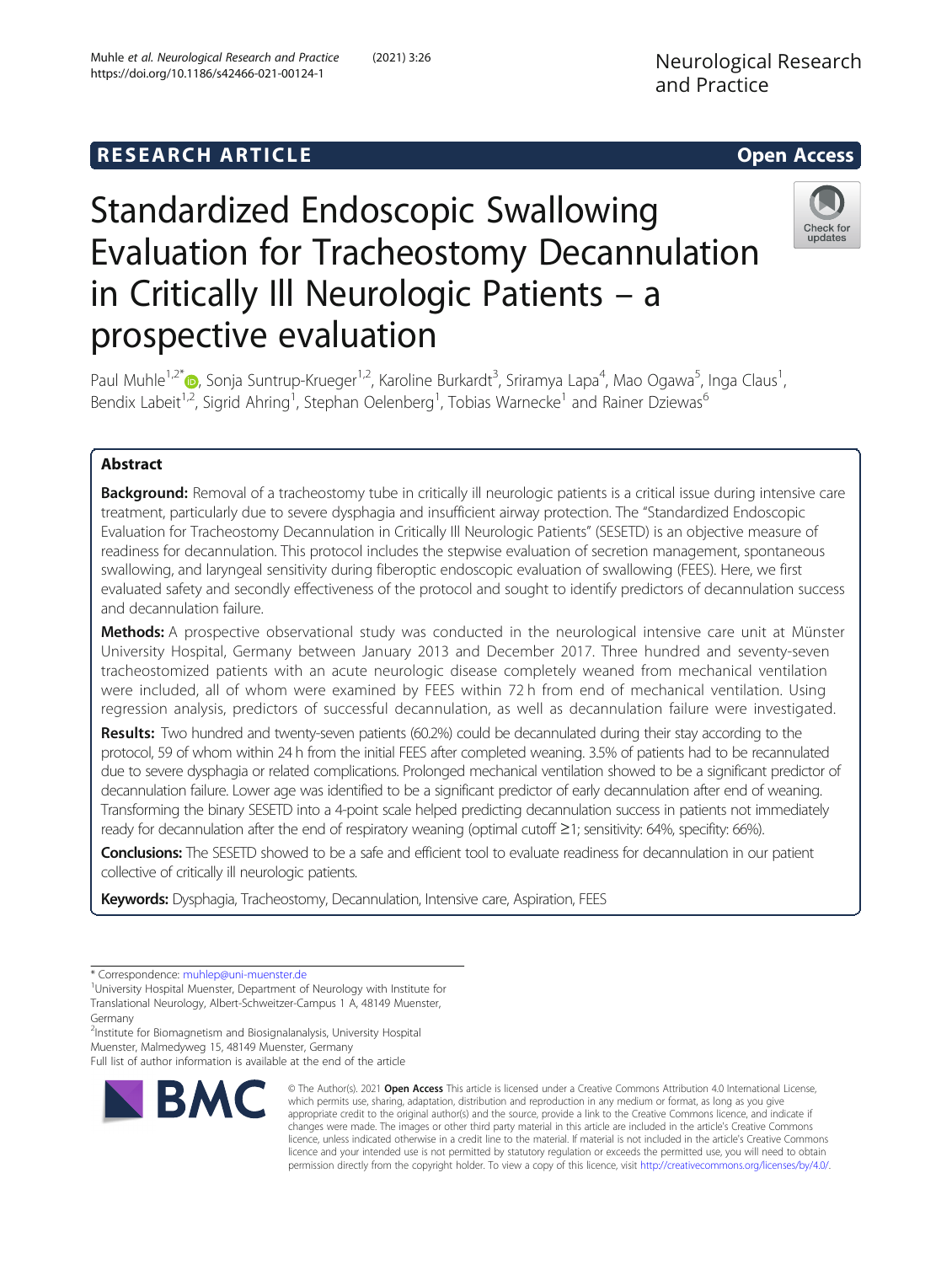#### Background

Tracheostomy is a frequently performed procedure in the intensive care unit (ICU) [[13,](#page-8-0) [49](#page-9-0)], with 10–15% of patients in polyvalent ICUs [[1](#page-8-0)] and 15–46.8% in neurocritical care patients [\[21](#page-9-0), [32](#page-9-0)]. In mechanically ventilated patients in the ICU – irrespective of the nature of the underlying disease – tracheostomy is used to prevent laryngeal and tracheal damage, to reduce the need for sedation, to shorten the duration of mechanical ventilation (MV), to increase patient comfort and to reduce the length of stay (LOS) in the ICU [\[13,](#page-8-0) [26](#page-9-0), [33\]](#page-9-0). The prolonged presence of a tracheostomy tube (TT) can delay rehabilitation, cause complications, reduce patient comfort, and is associated with longer hospitalization and overall higher costs [\[8,](#page-8-0) [16](#page-8-0), [20,](#page-9-0) [23\]](#page-9-0). Furthermore, it was shown that a TT in place at discharge from the ICU is predictive of a poor outcome [\[9,](#page-8-0) [29](#page-9-0)].

The removal of a TT, therefore, is a critical issue during intensive care and early rehabilitation. Severe dysphagia and insufficient airway protection are the main reasons for delayed decannulation and the patients need to remain tracheostomized [[3\]](#page-8-0). Neurologic intensive care patients have a particularly high prevalence of oropharyngeal dysphagia (OD) [[22,](#page-9-0) [35](#page-9-0), [41](#page-9-0)] which makes this patient collective eminently prone to decannulation failure (DF). Decision making with regards to decannulation used to be largely based on the experience of the treating team of professionals. According to a recent systematic review, most studies use qualitative and quantitative determinants of coughing and swallowing to evaluate readiness for decannulation with swallowing mostly being subjectively assessed via gag reflex or Blue Dye Test [[39\]](#page-9-0). To allow for an objective evaluation of decannulation safety in severely affected neurologic patients the "Standardized Endoscopic Swallowing Evaluation for Tracheostomy Decannulation in Critically Ill Neurologic Patients" (SESETD) was introduced in 2013 [\[47](#page-9-0)]. This protocol includes a stepwise evaluation of secretion management, spontaneous swallowing and laryngeal sensation during flexible endoscopic evaluation of swallowing (FEES) at the bedside. In the original study, 54/100 consecutive neuro-ICU patients were decannulated based on this algorithm with one patient (1.9%) needing to be recannulated thereafter. Interestingly, this FEESapproach enabled decannulation nearly twice as often (54 vs. 29) compared to when the decision was based on the traditional clinical swallowing examination [\[24](#page-9-0), [47](#page-9-0)]. Recently, inter-rater and test-retest reliability of the SESETD have been determined and it was shown that rating could reliably be performed by both experienced and inexperienced clinicians on every single item and the sum score  $[46]$  $[46]$  $[46]$ . In the meantime, the algorithm has been implemented in the guidelines of the French Intensive Care Society and the French Society of Anaesthesia and Intensive Care Medicine with a GRADE 2+

recommendation as possible examination at or as follow-up after decannulation [[44](#page-9-0)] and was used as the primary endpoint in a recent interventional trial on tracheostomized stroke patients [[14,](#page-8-0) [15\]](#page-8-0).

In the present study, we provide data on the SESETD performance from 5 years' experience in our neurologic ICU to assess the safety and effectiveness of this protocol in a larger patient cohort. Furthermore, we sought to add data, first on predictors of early decannulation and second on the need for recannulation.

#### **Methods**

This prospective observational study was performed in the neurological ICU at Münster University Hospital. Between January 2013 and December 2017 consecutive patients with tracheostomy and FEES within 72 h after completion of weaning from MV according to the SESE TD were included [[47\]](#page-9-0) (Fig. [1](#page-2-0)). Tracheostomy was performed due to the need for long-term ventilation and insufficient airway protection. If patients were considered not to be ready for decannulation (criteria see "Swallowing assessment" below), follow-up FEES were performed when clinical evaluation indicated improvement of swallowing function using the same protocol. All examinations were part of our local routine procedure for tracheostomy decannulation. None of the patients in this study were included in the prior study on this protocol [[47\]](#page-9-0). This study was conducted in accordance with the amended Declaration of Helsinki. Data acquisition and analysis were approved by the local ethics committee and informed consent was given by the patients or their proxy if a patients' communication was impaired.

#### Baseline characteristics

Baseline characteristics, i.e. age, gender, neurological condition leading to admission and features of clinical treatment including reasons for intubation, duration of MV, LOS in the ICU and number and duration of antiinfective treatments were documented. Furthermore, pre-existing conditions likely to cause dysphagia, such as previous stroke, Parkinson's disease, throat tumor, neoplasia other than throat tumor and/or dementia were systematically recorded based on the patients' history. Also, the patients' condition was assessed according to the following scores: the modified Rankin Scale (mRS; score from 0 being best to 6 meaning death) (on admission and discharge) to evaluate disability, the Richmond-Agitation-Sedation-Scale (RASS) to assess the degree of agitation and sedation, reaching from  $-5$  (= unarousable) to  $0$  (= alert and calm) to  $+4$  (combative) [[38\]](#page-9-0) and the Functional Oral Intake Scale (FOIS) to evaluate the functional oral intake (reaching from  $1 = \text{nil}$  per mouth to total oral diet with no restrictions) [\[11](#page-8-0)] (each at discharge).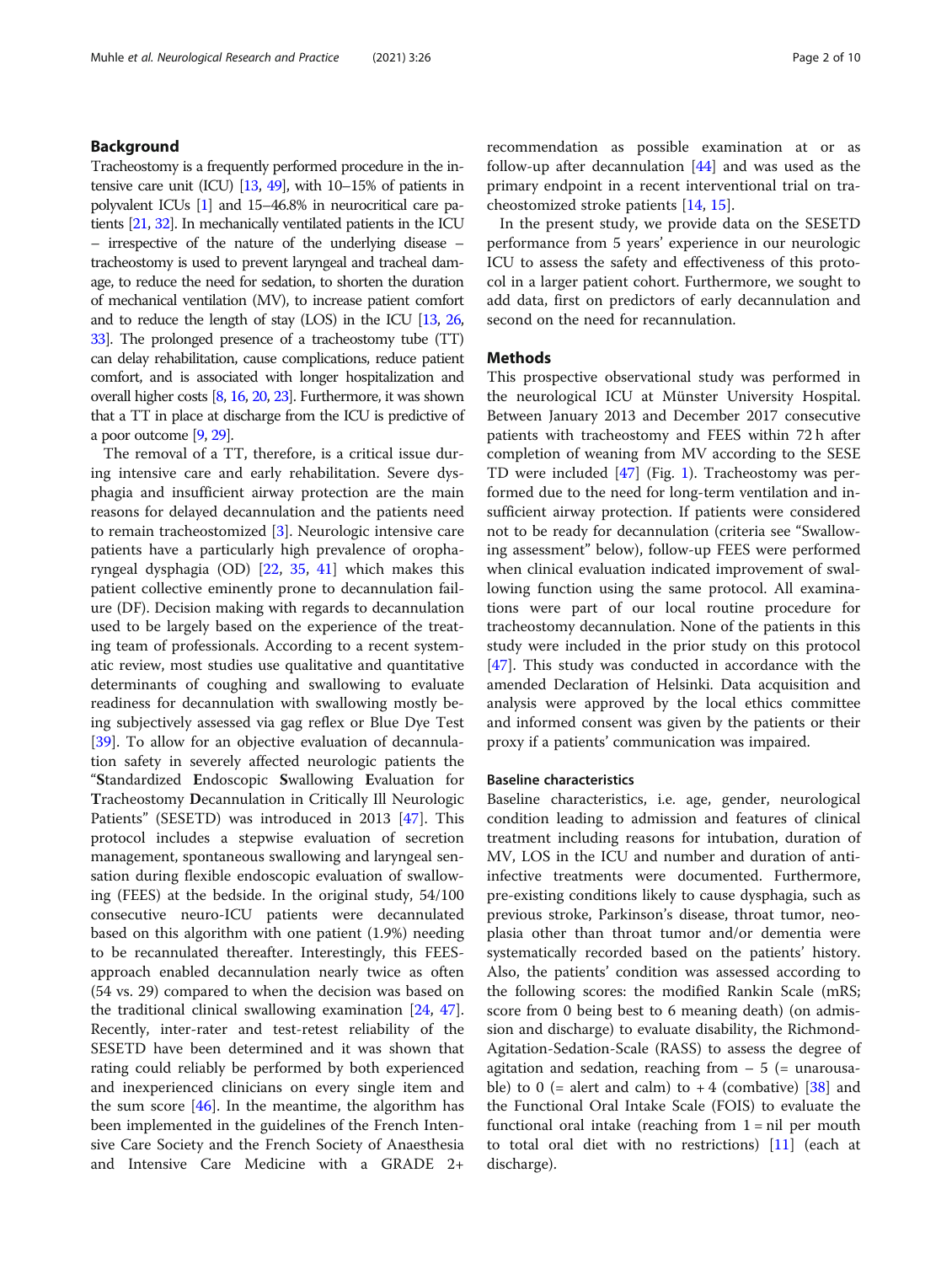<span id="page-2-0"></span>

#### Swallowing assessment

All swallowing assessments were performed by a trained neurologist and a speech-language pathologist with the patient being in an upright position (≥70°). Prior to FEES, the trachea was suctioned and the cuff deflated enabling the patient to breathe through the upper airway. The SESETD consists of a stepwise evaluation of three items: 'secretion management', 'spontaneous swallows' and 'laryngeal sensibility/cough', as previously published [\[14,](#page-8-0) [15,](#page-8-0) [46,](#page-9-0) [47\]](#page-9-0). Only if all three items are rated as passed, patients are considered ready for decannulation. Failure criteria for the item 'saliva management' are massive pooling (not only coating) causing an impaired view on the vocal folds and/or silent penetration and/or aspiration of pooled saliva (permanently without any reaction). The item 'spontaneous swallows' is considered failed if less than two swallows occur during 2 minutes of observation. If exactly two swallows occur in this period, another 2 minutes of observation is recommended. If no reaction to touch of the arytenoids with the tip of the endoscope on both sides can be elicited, the item laryngeal sensibility is considered as failed. For further analysis, the binary outcome of each item of the SESETD was transformed into a sum score (ordinal outcome) ranging from 0 (no item passed) to 3 (all items passed; ready for decannulation) [\[15](#page-8-0), [37,](#page-9-0) [46\]](#page-9-0). Following this, we investigated whether the initial sum score is predictive of swallowing improvement during course of stay.

#### Decannulation success and failure

The two major endpoints in this study were decannulation failure and decannulation success (early) during stay in the ICU. Decannulation was performed only if all three items of the SESETD were considered as passed. Early decannulation success was defined as removal of TT within 24 h from first FEES after completed weaning from MV. Decannulation was considered as failed if patients needed to be recannulated, respectively reintubated during their stay in the ICU due to dysphagiarelated complications.

#### Statistical analysis

Descriptive statistics were used to quantify baseline characteristics. Normal distribution was tested with the Kolmogorov-Smirnov test. If normal distribution was not given, the Mann-Whitney U test was used for comparison between the groups of those 'decannulated' and 'not decannulated'. For comparison of multiple independent samples, the Kruskal-Wallis test was adopted. Post-hoc analysis for specific sample-pairs was performed with the Dunn-Bonferroni test. For dichotomized data, the Pearson chi-square test, respectively the Fisher exact test, if contingency tables contained less than 5 cases, were applied. Logistic regression analyses were used to identify factors predicting early decannulation success, decannulation success any time during the entire stay in the ICU, as well as decannulation failure including significant factors from the univariate analysis, as well as the easily available and clinically relevant factor age (per year) and duration of MV. The factor sum score of the SESETD at initial FEES after end of weaning was not included to predict early decannulation success, since the decision to decannulate depended on this score. Optimal cutoff values of the sum score were determined by receiver operator characteristics (ROC) analysis with maximizing the Youden Index. All analyses were carried out using SPSS 26.0 (IBM, Armonk, USA).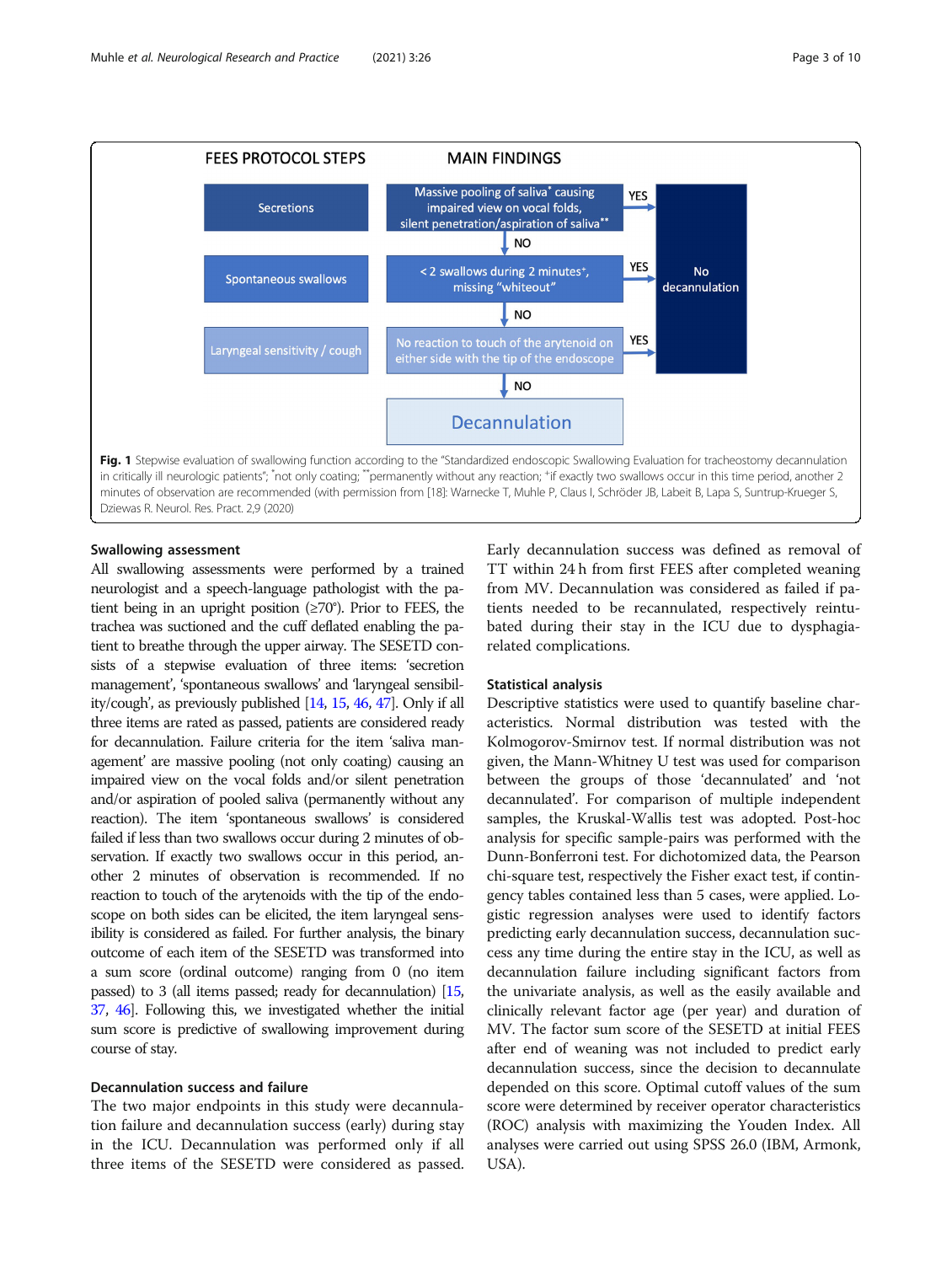#### Results

#### Baseline characteristics

From 2013 to 2017, 377 patients (158 females) fulfilled the inclusion criteria (Fig. 2). The mean age was  $62.6 \pm 15.7$  yrs. Most patients suffered from ischemic (58.1%) or hemorrhagic stroke (17.2%). Guillain-Barré syndrome (4.0%), meningitis (8.2%) or myopathy (0.8%) were found less frequently as the primary diagnosis. Clinical features are presented in Table [1](#page-4-0). Two hundred and twenty-seven patients (60.2%) were decannulated during their stay in the ICU, whereas 150 (49.8%) could not be decannulated according to the protocol's criteria. Patients stayed in the ICU for 28.2 ± 18.9d after tracheostomy, respectively  $11.0 \pm 8.9d$  after decannulation. Comparing groups of patients who were decannulated to those who remained tracheotomized, the latter showed a worse mRS on admission ( $p = 0.037$ ) and discharge ( $p < 0.001$ ) and more often had a history of neoplasia other than ENT related tumors  $(p = 0.041)$ . Patients suffering from intracranial hemorrhage were decannulated less frequently ( $p = 0.037$ ). Patients who remained cannulated had a worse mRS ( $p <$ 0.001), FOIS ( $p < 0.001$ ) and RASS at discharge ( $p < 0.001$ ) and were dependent on PEG/nasogastric tube more often (52.9 vs. 90.7%) ( $p < 0.001$ ). FEES could be performed safely in all participants.

#### Decannulation failure

Eight patients had to be reintubated due to respiratory failure after passing all items of the SESETD and subsequent removal of the TT, indicating DF in 3.5% of patients. The mean duration from decannulation to orotracheal reintubation was  $81.1 \pm 61.4$  h. Three patients were reintubated within 24 h after decannulation. Two patients were reintubated between 48 and 96 h, and 3 between 96 and 168 h (supplement Fig. [1](#page-8-0)). Additionally, 3 patients needed to be reintubated but were not considered as DF due to respiratory failure/dysphagia and were therefore excluded from further analysis. One of these patients suffered from secondary intracranial hemorrhage (1d after decannulation), one patient was reintubated after 5 d due to a newly occurred laryngeal edema and one patient showed tracheomalacia and was recannulated directly after decannulation. As inferred from logistic regression analysis (Table [2](#page-5-0)), the duration of MV remained as the only significant predictor of DF due to respiratory failure ( $p < 0.01$ ).

#### Predictors of decannulation success

As inferred from logistic regression analysis considering the variables age, mRS on admission, duration of MV (h),

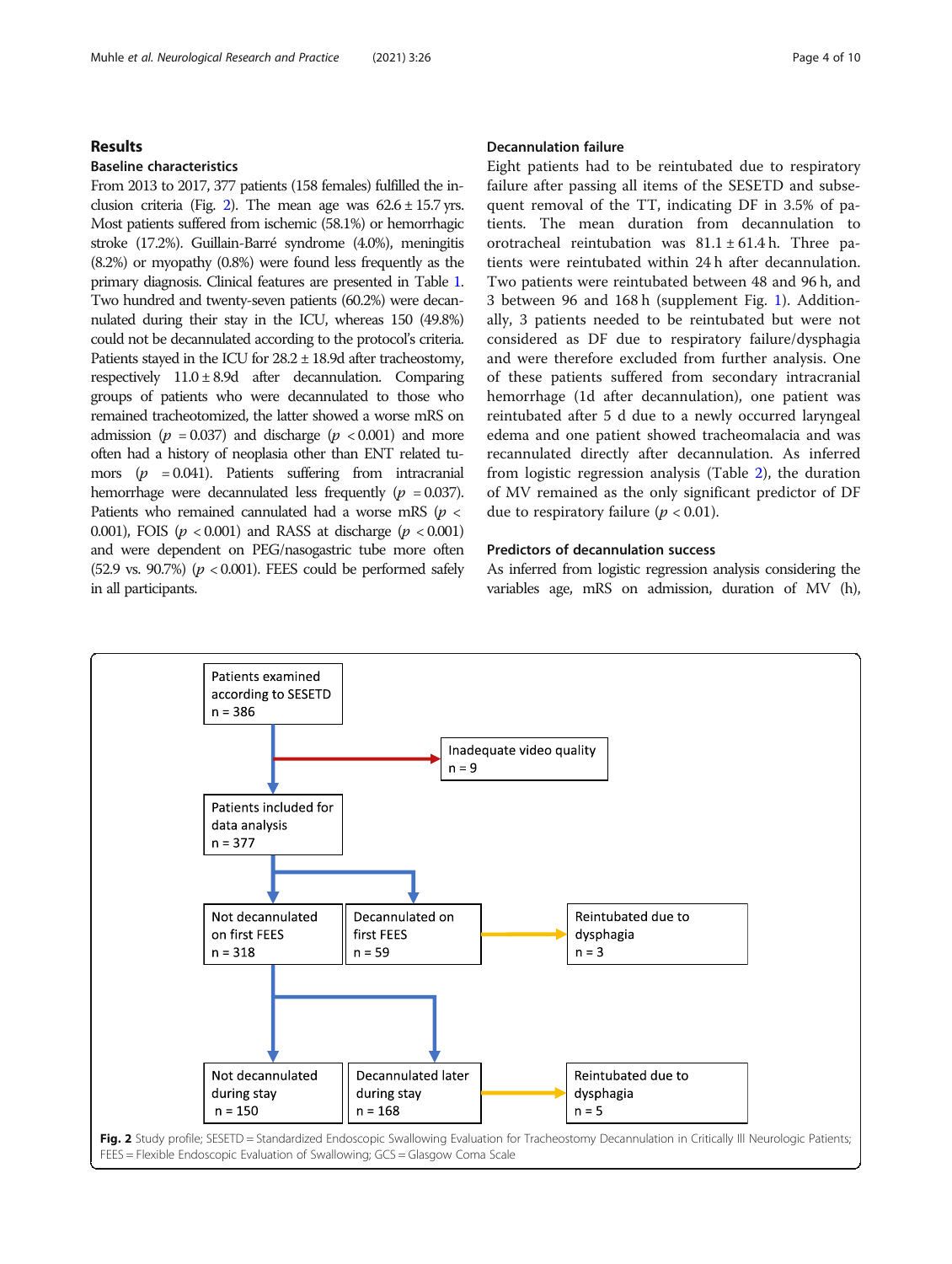<span id="page-4-0"></span>Table 1 Basic patient characteristics and outcome parameters depending on variable decannulated / not decannulated (IQR = interquartile range; GBS = Guillain Barré syndrome; h = hours; d = days; mRS = modified Rankin Scale; GCS = Glasgow Coma Scale; LOS = length of stay; ICU = intensive care unit; FOIS = Functional Oral Intake Scale; RASS = Richmond Agitation and Sedation Scale); \* Mann-Whitney U-test \*\* Chi<sup>2</sup>/ Fisher-exact test

| Characteristic                                                 | <b>TOTAL</b><br>$N = 377$ | PATIENTS DECANNULATED PATIENTS NOT DECA<br>$N = 227(60.2\%)$ | <b>NNULATED</b><br>$N = 150(39.8%)$ | P                   |
|----------------------------------------------------------------|---------------------------|--------------------------------------------------------------|-------------------------------------|---------------------|
| Age, MEDIAN (IQR)                                              | $65(52-75)$               | $65(50-74)$                                                  | $65(57-76)$                         | $0.06*$             |
| Female / Male, N (%)                                           | 158 (41.9)/219<br>(58.1)  | 101 (44.5) / 126 (55.5)                                      | 57 (38.0)/ 93 (62.0)                | $0.24**$            |
| Ischemic stroke (%)                                            | 221 (58.6)                | 136 (59.9)                                                   | 86 (57.3)                           | $0.67***$           |
| Intracranial hemorrhage (%)                                    | 65 (17.2)                 | 31 (13.7)                                                    | 33 (22.0)                           | $0.04**$            |
| Meningitis/Encephalitis (%)                                    | 31(8.2)                   | 22(9.7)                                                      | 9(6.0)                              | $0.25***$           |
| GBS (%)                                                        | 15(4.0)                   | 8(3.5)                                                       | 7(4.7)                              | $0.60**$            |
| Myopathy/Myasthenia/Myositis (%)                               | 3(0.8)                    | 2(0.9)                                                       | 1(0.6)                              | $1.00**$            |
| Other (%)                                                      | 42 (11.1)                 | 29 (12.8)                                                    | 14(9.3)                             | $0.33***$           |
| Comorbidities likely causing dysphagia, N(%)                   | 114 (30.2)                | 65 (28.6)                                                    | 49 (32.7)                           | $0.42***$           |
| Stroke before (%)                                              | 81 (21.5)                 | 47 (20.7)                                                    | 34 (22.7)                           | $0.70**$            |
| Parkinson Disease (%)                                          | 4(1.1)                    | 1(0.4)                                                       | 3(2.0)                              | $0.31**$            |
| Throat tumor (%)                                               | 7(1.9)                    | 3(1.3)                                                       | 4(2.7)                              | $0.44***$           |
| Other neoplasia (%)                                            | 28(7.2)                   | 11(4.8)                                                      | 16(10.7)                            | $0.04**$            |
| Dementia (%)                                                   | 11(2.9)                   | 6(2.6)                                                       | 5(3.3)                              | $0.76***$           |
| mRS on admission, MEDIAN (IQR)                                 | $5(4-5)$                  | $5(4-5)$                                                     | $5(4-5)$                            | $0.04*$             |
| Days of antiinfective treatment, N (%)                         | 24.8 ( $\pm$ 14.7)        | 24.7 ( $\pm$ 14.7)                                           | 25.1 $(\pm 14.7)$                   | $0.87*$             |
| Duration of mechanical ventilation (h)                         | 464.7 $(\pm 363.5)$       | 443.1 $(\pm 319.2)$                                          | 497.4 (± 420.8)                     | $0.74*$             |
| Decannulation within 24 h after 1. FEES, N (%)                 | 59 (15.6)                 | 59 (26.0)                                                    |                                     |                     |
| Reintubation due to respiratory failure / dysphagia, N<br>(% ) | 8(2.1)                    | 8(3.5)                                                       |                                     |                     |
| Sum Score SESETD First FEES after end of Weaning,<br>mean      | $1.07 (\pm 1.22)$         | $1.39 \ (\pm 1.27)$                                          | 0.59(0.98)                          | $< 0.01*$           |
| Score 0, N (%)                                                 | 180 (47.7)                | 81 (35.7)                                                    | 99 (66.0)                           |                     |
| Score 1, N (%)                                                 | 78 (20.7)                 | 50 (22.0)                                                    | 28 (18.7)                           |                     |
| Score 2, N (%)                                                 | 31(8.2)                   | 23(10.1)                                                     | 8(5.3)                              |                     |
| Score 3, N (%)                                                 | 88 (23.3)                 | 73 (32.2)                                                    | 15 (10.0)                           |                     |
| LOS in the ICU (d) (SD)                                        | 37.3 ( $\pm$ 20.0)        | 36.4 $(\pm 18.5)$                                            | 38.7 $(\pm 22.0)$                   | $0.64*$             |
| First FEES until discharge from ICU (d) (SD)                   | 15.4 $(\pm 14.0)$         | 15.1 $(\pm$ 13.3)                                            | 16.0 $(\pm 15.0)$                   | $0.71*$             |
| mRS at discharge, MEDIAN (IQR)                                 | $5(4-5)$                  | $4(4-5)$                                                     | $5(4-5)$                            | $< 0.01*$           |
| FOIS AT DISCHARGE, MEDIAN (IQR)                                | $2(1-4)$                  | $3(1.5-5)$                                                   | $1(1-1)$                            | $< 0.01*$           |
| Nasogastric tube/PEG at discharge, N (%)                       | 256 (67.9)                | 120 (52.9)                                                   | 136 (90.7)                          | $\,<\,$<br>$0.01**$ |
| Deceased, N (%)                                                | 15(4.0)                   | 6(2.6)                                                       | 9(6.0)                              | $0.11***$           |
| RASS at discharge, MEDIAN (IQR)                                | $0(0-0)$                  | $0(0-0)$                                                     | $0(0-0)$                            | $0.03*$             |

intracranial hemorrhage and neoplasia other than throat, only lower age presented to be a significant predictor of early decannulation ( $p = 0.03$ ). Regarding decannulation anytime during stay in the ICU including the same factors and additionally the initial sum score of the SESETD for regression analysis, only the initial SESETD score showed to be a significant predictor  $(p < 0.01)$  (Tables [3](#page-5-0) and [4\)](#page-6-0).

### Decannulation success depending on the initial score of the SESETD

The patient cohort was subdivided into four groups according to the initial SESETD score (0–3). Patients scoring higher early after end of weaning were more likely to be decannulated early, respectively at all during the stay in the ICU (Fig. [3](#page-6-0)). Patients failing all items initially were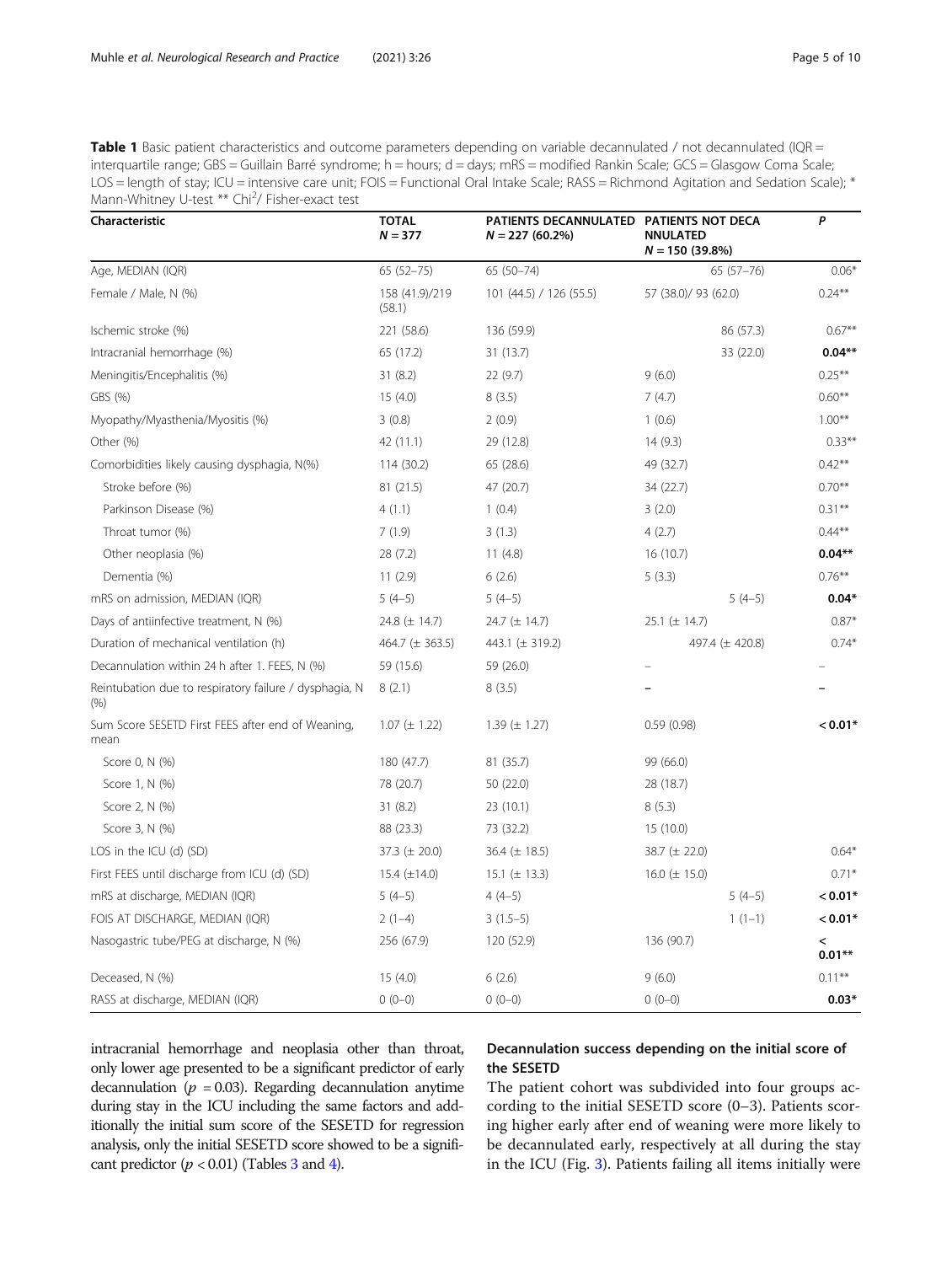<span id="page-5-0"></span>

|  |  | Table 2 Logistic regression analysis for decannulation failure mRS = modified Rankin Scale; cat = categorical; Nagelkerke R <sup>2</sup> : 0.175 |  |
|--|--|--------------------------------------------------------------------------------------------------------------------------------------------------|--|
|--|--|--------------------------------------------------------------------------------------------------------------------------------------------------|--|

| <b>PARAMETERS</b>                                     | <b>REGRESSION</b><br><b>COEFFICIENT B</b> | EXP(B)<br>[95% confidence interval] | <b>P-LEVEL</b> |
|-------------------------------------------------------|-------------------------------------------|-------------------------------------|----------------|
| AGF                                                   | $-0.02$                                   | $0.98$ $[0.94 - 1.03]$              | 0.45           |
| mRS ON ADMISSION                                      | $-0.12$                                   | 1.23 [0.40-3.19]                    | 0.83           |
| MECHANICAL VENTILATION (HOURS)                        | 0.00                                      | $1.00$ $[1.00 - 1.00]$              | < 0.01         |
| INTRACRANIAL HEMORRHAGE (cat.)                        | 17.24                                     | 30,728,104.3 [0.00 -.]              | 1.00           |
| HISTORY OF NEOPLASIA OTHER THAN THROAT (cat.)         | $-0.82$                                   | $0.44$ $[0.41 - 4.71]$              | 0.50           |
| SESETD SUM SCORE ON INITIAL FEES AFTER END OF WEANING | 0.32                                      | $1.37$ [0.75-2.52]                  | 0.31           |
| CONSTANT                                              | $-21.15$                                  | 0.00                                | 1.00           |

least likely to be decannulated at any time (score 0vs.1:  $p = 0.005$ ; score 0vs.2:  $p = 0.003$ ; score 0vs.3:  $p < 0.001$ ). Sixty-seven percent of patients passing all items on the initial FEES could be decannulated immediately. The remaining 29 patients continued to be cannulated due to pneumonia ( $n = 7$ ), laryngeal edema ( $n = 6$ ), vocal cord paresis  $(n = 3)$ , weak cough  $(n = 3)$ , severe gastritis/ esophagitis ( $n = 2$ ), hypercapnia ( $n = 1$ ), planned secondary intervention ( $n = 1$ ) and reduced vigilance ( $\leq 8$  points on the Glasgow Coma Scale)  $(n = 4)$ . One patient suffered from amyotrophic lateral sclerosis and was not decannulated due to a poor prognosis. Of these 29 patients, another 14 could be decannulated during further treatment in the ICU, leaving 15 patients (17%) tracheostomized at discharge. Twenty-five percent of patients with an initial score 2 could be decannulated within the first 3d (25.8% remained cannulated), with a score 1 within 8d (35.9% remained cannulated) and with a score 0 within 13d (55% remained cannulated), respectively. Figure [2](#page-8-0) of the supplement displays the results of the ROC analysis. The optimal cutoff to predict decannulation sometime during stay in the ICU was a sum score  $\geq 1$  (sensitivity: 0.64; specifity: 0.66; positive predictive value: 0.74; negative predictive value: 0.45).

#### **Discussion**

In this prospective 5-year follow-up study, we assessed the safety and efficiency of the SESETD in a cohort of 377 neuro-critical care patients, as well as predictors of (early) decannulation and DF.

DF due to presumed dysphagia-related complications occurred in 3.5% of patients. This failure rate is in keeping with the suggestion of a recent cross-sectional survey. Here, the majority of 225 physicians and respiratory therapists regarded a recannulation rate of 2–5% as appropriate considering possible risks and benefits of TT removal [[42](#page-9-0)]. Thus, on the one hand, reintubation/recannulation is associated with an increased risk for immediate procedure-related or early complications, i.e. hemorrhage, pneumothorax, infection, subcutaneous emphysema or hypoxia [[12,](#page-8-0) [17](#page-8-0)]. While these issues seem to argue for a cautious approach minimizing the risk of DF, an unnecessarily prolonged cannulation is also associated with adverse outcomes. With longer periods of cannulation there is an increased risk of late complications, in particular tracheal stenosis, bleeding, fistulas, infections, aspiration as well as psychosocial side-effects [[17](#page-8-0), [18\]](#page-9-0). Additional consequences are longer hospitalization, delayed rehabilitation and overall higher costs [\[8,](#page-8-0) [16](#page-8-0), [20,](#page-9-0) [23](#page-9-0)]. Therefore, any decannulation algorithm needs to find a reasonable balance between an aggressive approach targeting very early decannulation at the expense of higher rates of recannulation and a more conservative procedure trying to minimize recannulation risk while accepting longer cannulation times.

There cannot be a one-size-fits-all solution to this problem since both the specific case-mix and the

Table 3 Logistic regression analysis for early decannulation (within 24 h from first FEES after end of mechanical ventilation) mRS = modified Rankin Scale, cat = categorical; Nagelkerke  $R^2$ : 0.047

| <b>PARAMETERS</b>                  | <b>REGRESSION</b><br><b>COEFFICIENT B</b> | <b>ODDS RATIO</b>      | <b>P-LEVEL</b> |
|------------------------------------|-------------------------------------------|------------------------|----------------|
| AGE                                | $-0.02$                                   | $0.98$ $[0.96 - 1.00]$ | 0.03           |
| mRS ON ADMISSION                   | $-0.33$                                   | $0.80$ $[0.50 - 1.04]$ | 0.08           |
| MECHANICAL VENTILATION (HOURS)     | 0.00                                      | 1.00 [1.00-1.00]       | 0.70           |
| INTRACRANIAL HEMORRHAGE (cat.)     | 0.35                                      | 1.42 [0.60-3.34]       | 0.42           |
| NEOPLASIA OTHER THAN THROAT (cat.) | 0.91                                      | 2.49 [0.56-11.09]      | 0.23           |
| CONSTANT                           | $-0.15$                                   | 0.86                   | 0.91           |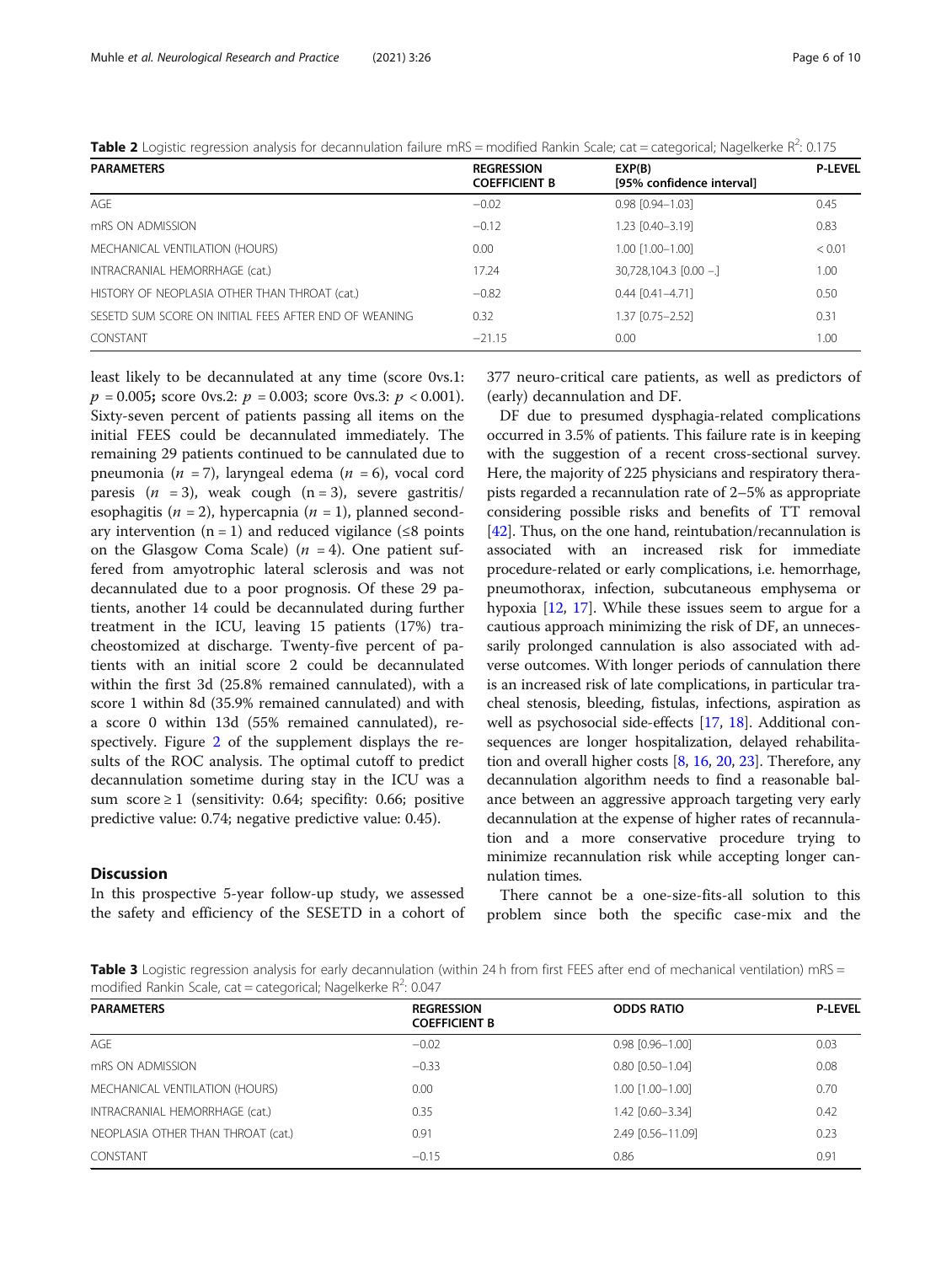| <b>PARAMETERS</b>                                     | <b>REGRESSION</b><br><b>COEFFICIENT B</b> | <b>ODDS RATIO</b>      | <b>P-LEVEL</b> |
|-------------------------------------------------------|-------------------------------------------|------------------------|----------------|
| AGE                                                   | $-0.01$                                   | $0.99$ $[0.98 - 1.01]$ | 0.27           |
| mRS ON ADMISSION                                      | $-0.18$                                   | $0.84$ [0.61-1.16]     | 0.28           |
| MECHANICAL VENTILATION (HOURS)                        | $-0.00$                                   | $1.00$ $[1.00 - 1.00]$ | 0.09           |
| INTRACRANIAL HEMORRHAGE (cat.)                        | 0.34                                      | 1.40 [0.78-2.50]       | 0.26           |
| HISTORY OF NEOPLASIA OTHER THAN THROAT (cat.)         | 0.66                                      | 1.94 [0.83-4.53]       | 0.13           |
| SESETD SUM SCORE ON INITIAL FEES AFTER END OF WEANING | 0.57                                      | 1.76 [1.43-2.17]       | < 0.01         |
| CONSTANT                                              | 0.56                                      | 1.75                   | 0.60           |

<span id="page-6-0"></span>Table 4 Logistic regression analysis for decannulation during stay in the ICU mRS = modified Rankin Scale; cat = categorical; Nagelkerke R<sup>2</sup>: 0.17

medical environment impact on the choice of a specific strategy. Hence, it is not surprising that protocols, measures, and outcomes differ notably between most studies on decannulation safety. Investigations that use a stepwise downsizing of the TT, intermediate capping, cuff deflation, a fenestrated tube or patient-specific clinical parameters to evaluate decannulation show very heterogeneous results with failure rates from 0 to 77% [[2,](#page-8-0) [5,](#page-8-0) [6](#page-8-0), [8,](#page-8-0) [19](#page-9-0), [27](#page-9-0), [31](#page-9-0), [34](#page-9-0), [42](#page-9-0)].

Also, patient collectives differ distinctly between investigations. Bach and Saporito report failure rates of 32.4% on initial decannulation attempts in patients suffering from neuromuscular disorder [\[2](#page-8-0)], whereas in an acute setting, Ceriana et al. identified DF in 3.5% of patients in a mixed collective with patients mainly suffering from cardiopulmonary failure  $[6]$  $[6]$ . Studies that adopt instrumental evaluation of swallowing tend to have lower recannulation rates (1.9–20%) with some evidence that immediate decannulation leads to shorter hospitalization at similar safety compared to the gradual decrease of tube size and intermittent tube capping [[10](#page-8-0), [47\]](#page-9-0). With the need for reintubation in 3.5% the SESETD allows for a moderately aggressive approach for decannulation in patients with a particularly high risk of dysphagia in the acute care setting.

In our study, the duration of MV was a significant predictor of DF. Similarly, Budweiser et al. described longer periods of cannulation to be linked with DF in a mixed collective consisting mainly of patients with cardiopulmonary failure [\[5](#page-8-0)]. Bach and Saporito identified peak cough flow ≤160 l/min as a significant predictor of DF [[2\]](#page-8-0), Guerlain et al. described peak inspiratory flow  $\langle 40 \,$ ]/ min to be associated with DF in patients after head and neck cancer surgery [\[19](#page-9-0)] and Choate et al. found the

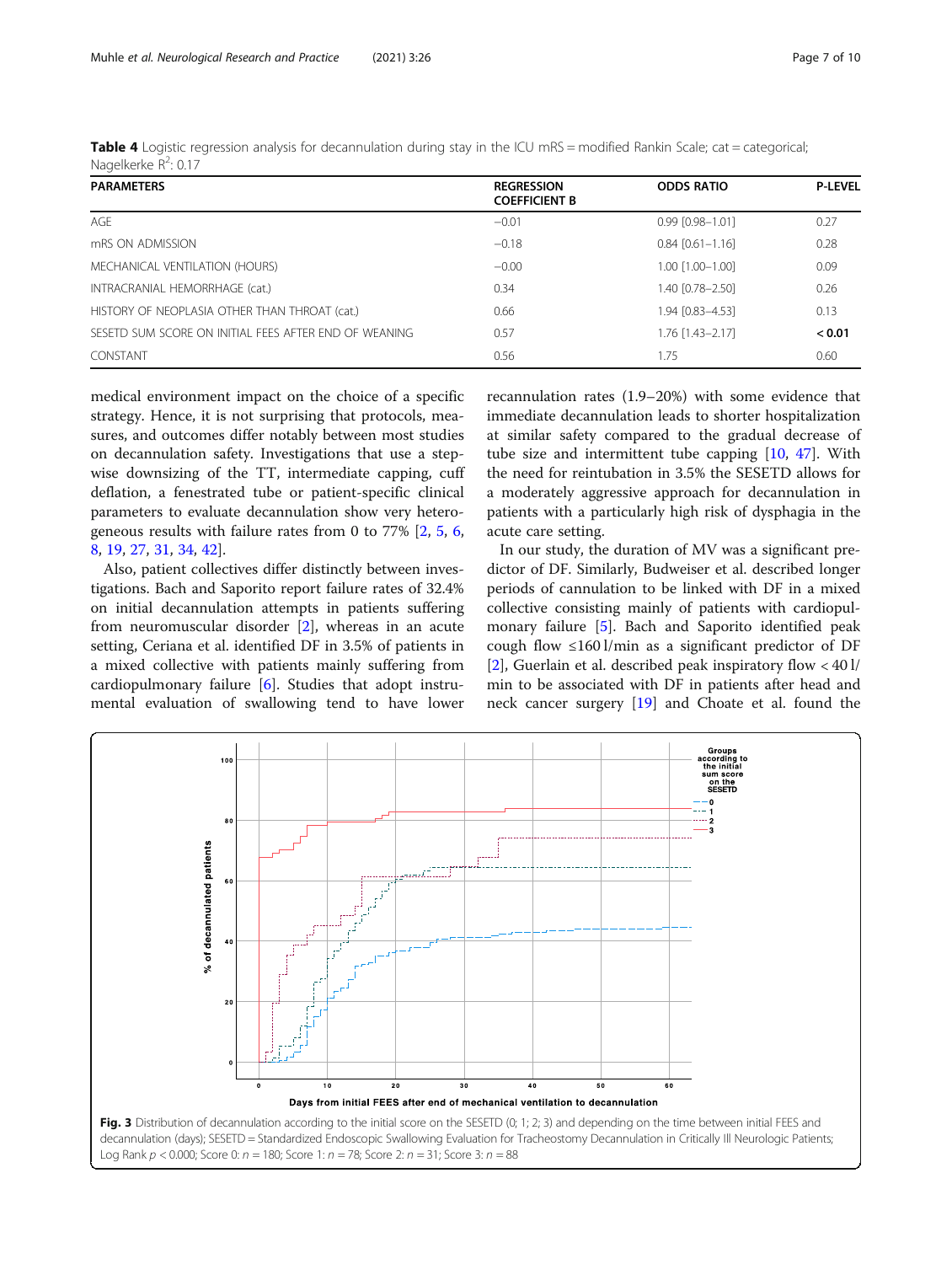inability to expectorate secretions to be a major reason for DF in a mixed collective [\[8](#page-8-0)]. Reduced peak cough and inspiratory flow, as well as the inability to expectorate secretions indicate muscular insufficiency, possibly as a result of critical illness neuromyopathy [\[25](#page-9-0)]. Occurrence and degree of critical illness neuromyopathy are related to the length of ICU treatment  $[45]$  $[45]$ , thus, also explaining the higher likelihood of DF in patients with prolonged MV in the collective investigated by Budweiser et al. [[5](#page-8-0)] and the one presented here. Other risk factors for decannulation failure are conceivable but have not been investigated so far. With a growing number of patients being multimorbid, further studies are needed to understand the role of reciprocal worsening of conditions with regard to weaning and decannulation decisions (e.g. a combination of stroke and COPD).

Concerning clinical risk management in recently decannulated patients, the period from decannulation to the occurrence of respiratory failure and subsequent reintubation requires a closer evaluation. In our study, the need for reintubation appeared mainly within the first few days after tube removal  $(3.4 \pm 2.6d)$  during an observational period of  $11 \pm 9d$ , yet 3 patients needed reintubation later than day 4 after TT removal. Choate et al. reported DF to occur within 24 h from decannulation in 60% of cases and another 12.5% within the following 24 h in their collective mainly consisting of trauma patients [\[8](#page-8-0)]. Similarly, DF occurred in the majority of cases within 24-72 h in other studies [\[2](#page-8-0), [7,](#page-8-0) [19,](#page-9-0) [47](#page-9-0)]. Definitions of DF differ vastly between studies, e.g. Guerlain et al. considered the need for recannulation within 24 h after decannulation as DF  $[19]$  $[19]$ , whereas Choate et al. included patients who failed TT removal even after more than 1 week [[8\]](#page-8-0). In the aforementioned cross-sectional survey by Stelfox et al., decannulation was considered as failed if it occurred within 48 h after TT removal by most experts [[42\]](#page-9-0). Following this definition, our DF rate would have been 1.3%.

Our study provides further evidence that in the neurocritically ill recovery of swallowing function may require significantly more time than respiratory weaning. In line with this, in the DECAST study, only 26% of patients acquired brain injury could be decannulated within 3 months after tracheostomy [\[36](#page-9-0)], whereas in the SETPOINT study 47% of patients with severe ischemic or hemorrhagic stroke were decannulated during the observational period of 6.6–7.5 months [\[4](#page-8-0)]. In comparison, 60.2% of patients were decannulated in the present investigation during an observational period of 31d after tracheostomy. A reason for the diverging findings may lie in the complex pathophysiology of dysphagia in neuro-critically ill patients. The neurological disease itself induces a central and/or peripheral lesion of the swallowing network [[37,](#page-9-0) [49\]](#page-9-0) and the sequelae of the ICU treatment itself can add to or even cause OD. Thus, apart from critical illness

polyneuropathy, edema and local inflammation of the mucosa following the insertion of tubes along the pharynx as well as sedating medication can cause sensory impairment [\[25](#page-9-0)]. Impaired sensorium, however, is linked with an increased risk of aspiration [\[28](#page-9-0), [30](#page-9-0)] whereas improved pharyngeal sensory feedback is related to improved swallowing function and a higher probability of (early) decannulation [[43\]](#page-9-0).

Age is another important contributing factor to OD in the neuro-critically ill. In the present investigation, higher age was associated with longer periods of the patients staying cannulated, which has also been described in other collectives [[3,](#page-8-0) [33,](#page-9-0) [36\]](#page-9-0). Apart from the detrimental effect of age on the peripheral sensory system with the afore-mentioned consequences, increasing age is also linked to decreased muscle mass and function and reduced cortical plasticity, all of which critically contribute to impaired deglutition [\[40](#page-9-0), [48](#page-9-0)].

Finally, the recent results suggest that the initial score of the SESETD may be predictive of decannulation probability during the course of treatment in the ICU, thereby corroborating findings derived from a cohort of GBS patients [[37](#page-9-0)]. Hence, the initial score may aid in guiding decannulation decision in everyday clinical care, particularly considering optimal periods between first FEES and follow-up examinations in the future.

Strengths of this study were its prospective design, the objective dysphagia assessment performed by experienced endoscopists and the inclusion of a heterogeneous patient cohort in an acute setting. Several limitations to this study also need to be mentioned. First, since patients were only closely followed during their stay in the acute care facility there was no long-term follow-up. Second, since this was a single-center study, the results may be influenced by local standards of care and therefore not necessarily be transferable to other settings. Third, age was included in the regression analysis despite not being a significant factor in the univariate analysis. It needs to be considered that there are indications that age is not a good surrogate marker for comorbidities and frailty, however we intended to include a rather general factor that can easily be identified in the clinical setting since the protocol is designed for everyday use in the neuro-ICU. Fourth, in the present study stroke was comparatively overrepresented whereas other diseases were much rarer. It therefor needs to be considered that the generalizability of findings is limited, particularly in patients suffering from GBS, myopathy or meningitis.

#### Conclusion

The recent findings suggest that the SESETD is a safe, objective and easy to use bedside tool to guide decannulation decisions in the neuro-critically ill. The SESETD may aid in predicting the likelihood of decannulation during the stay in the ICU.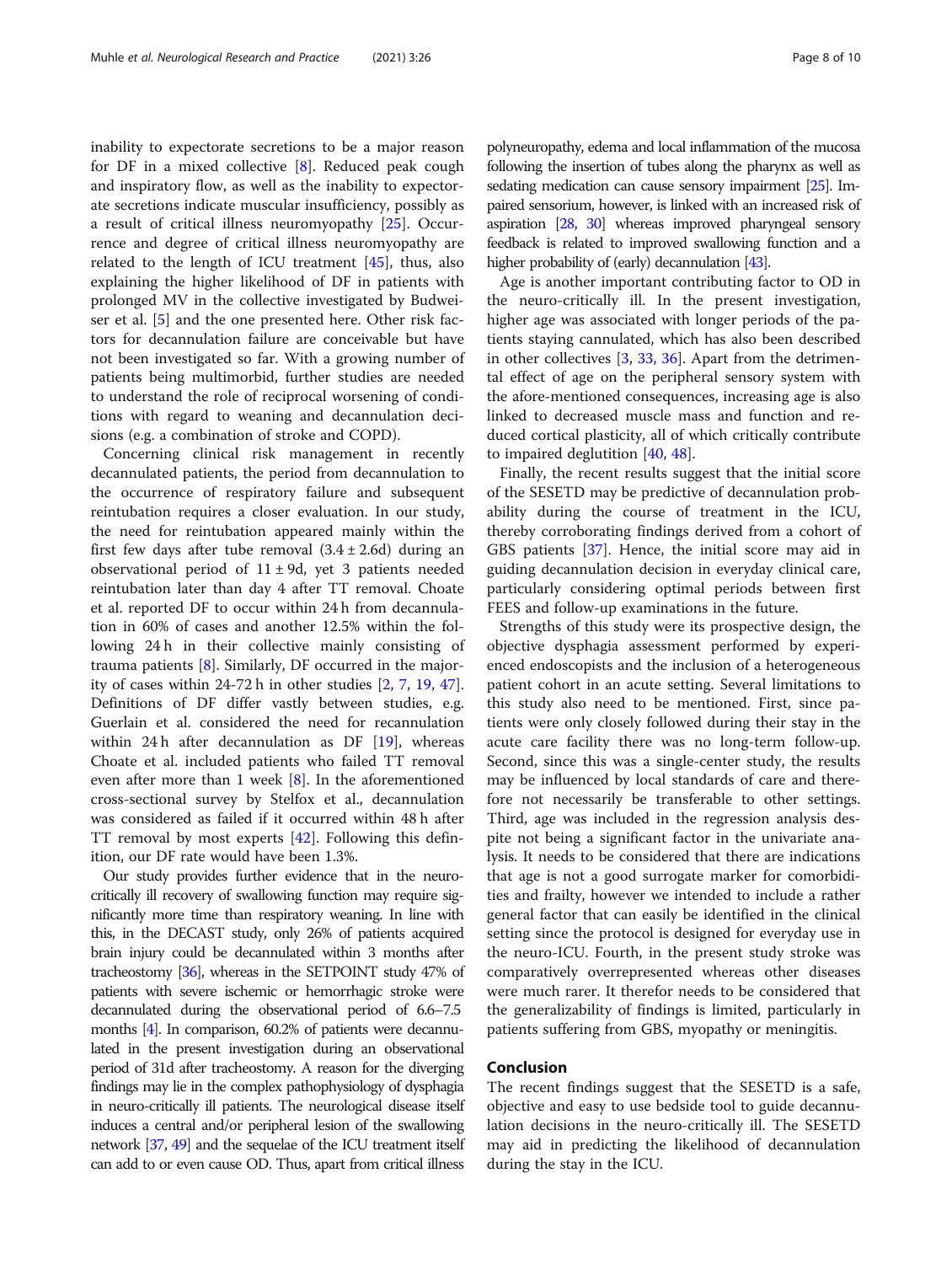#### <span id="page-8-0"></span>Abbreviations

DF: Decannulation failure; FEES: Flexible endoscopic evaluation of swallowing; FOIS: Functional oral intake scale; ICU: Intensive care unit; LOS: Length of stay; mRS: Modified Rankin Scale; MV: Mechanical ventilation; OD: Oropharyngeal dysphagia; SESETD: Standardized Endoscopic Swallowing Evaluation for Tracheostomy Decannulation in Critically Ill Neurologic Patients; TT: Tracheostomy tube

#### Supplementary Information

The online version contains supplementary material available at [https://doi.](https://doi.org/10.1186/s42466-021-00124-1) [org/10.1186/s42466-021-00124-1.](https://doi.org/10.1186/s42466-021-00124-1)

Additional file 1: Supplement Figure 1. Kaplan-Meier-Curve on time from decannulation to reintubation due to respiratory failure / dysphagia.

Additional file 2: Supplement Figure 2. Receiver operator characteristics curve: successful decannulation during course of stay depending on the initial score of the SESETD. Area under the curve: 0.678 [95%-CI: 0.623–0.732]; Sensitivity: 0.64; Specificity: 0.66; Positive Predictive Value: 0.74; Negative Predictive Value: 0.45.

#### Acknowledgements

Not applicable.

#### Authors' contributions

PM: acquisition of data, analysis and interpretation of data, writing original draft; SSK: analysis and interpretation of data, critical revision for intellectual content; KB: acquisition of data, analysis and interpretation of data; SL: interpretation of data and critical revision for intellectual content; BL: acquisition of data, critical revision for intellectual content; MO: critical revision for intellectual content; IC: formal analysis, editing and critical revision for intellectual content; SA: acquisition of data, critical revision for intellectual content; SO: acquisition of data, critical revision for intellectual content; TW: conceptualization, supervision and critical revision for intellectual content; RD: conceptualization, supervision, writing original draft, project administration. The authors read and approved the final manuscript.

#### Funding

The work was supported by the Deutsche Forschungsgemeinschaft [grant number SU 922/1–1, WO1425/6–1, DZ 78/1–1].

#### Availability of data and materials

The datasets generated and/or analysed during the current study are available from the corresponding author on reasonable request.

#### **Declarations**

#### Ethics approval and consent to participate

Data acquisition and analysis were approved by the ethics committee of the "Ärztekammer Westfalen-Lippe and Westfalian Wilhelm University of Münster" (2012–279-f-S) and informed consent was given by the patients or their next of kin if a patients' communication was impaired.

#### Consent for publication

Not applicable.

#### Competing interests

The authors declare that they have no competing interests.

#### Author details

<sup>1</sup>University Hospital Muenster, Department of Neurology with Institute for Translational Neurology, Albert-Schweitzer-Campus 1 A, 48149 Muenster, Germany. <sup>2</sup>Institute for Biomagnetism and Biosignalanalysis, University Hospital Muenster, Malmedyweg 15, 48149 Muenster, Germany. 3 Raphaelsklinik Muenster, Department of General Surgery, Loerstraße 23, 48143 Muenster, Germany. <sup>4</sup>University Hospital Frankfurt, Department of Neurology, Theodor-Stern-Kai 7, 60590 Frankfurt/Main, Germany. <sup>5</sup>Department of Rehabilitation Medicine I, School of Medicine, Fujita Health University, Toyoake, Aichi, Japan. <sup>6</sup>Klinikum Osnabrück, Department of Neurology, Am Finkenhügel 1, 49076 Osnabrück, Germany.

Received: 13 March 2021 Accepted: 22 April 2021 Published online: 10 May 2021

#### References

- 1. Abe, T., Madotto, F., Pham, T., Nagata, I., Uchida, M., Tamiya, N., … the, E. T. G (2018). Epidemiology and patterns of tracheostomy practice in patients with acute respiratory distress syndrome in ICUs across 50 countries. Critical Care, 22(1), 195. <https://doi.org/10.1186/s13054-018-2126-6>.
- 2. Bach, J. R., & Saporito, L. R. (1996). Criteria for extubation and tracheostomy tube removal for patients with ventilatory failure. A different approach to weaning. Chest, 110(6), 1566–1571 Retrieved from [https://www.ncbi.nlm.nih.](https://www.ncbi.nlm.nih.gov/pubmed/8989078) [gov/pubmed/8989078.](https://www.ncbi.nlm.nih.gov/pubmed/8989078)
- 3. Bosel, J. (2014). Tracheostomy in stroke patients. Current Treatment Options in Neurology, 16(1), 274. [https://doi.org/10.1007/s11940-013-0274-1.](https://doi.org/10.1007/s11940-013-0274-1)
- 4. Bosel, J., Schiller, P., Hook, Y., Andes, M., Neumann, J. O., Poli, S., … Steiner, T. (2013). Stroke-related early tracheostomy versus prolonged Orotracheal intubation in Neurocritical care trial (SETPOINT): A randomized pilot trial. Stroke, 44(1), 21–28. [https://doi.org/10.1161/STROKEAHA.112.669895.](https://doi.org/10.1161/STROKEAHA.112.669895)
- 5. Budweiser, S., Baur, T., Jorres, R. A., Kollert, F., Pfeifer, M., & Heinemann, F. (2012). Predictors of successful decannulation using a tracheostomy retainer in patients with prolonged weaning and persisting respiratory failure. Respiration, 84(6), 469–476. <https://doi.org/10.1159/000335740>.
- 6. Ceriana, P., Carlucci, A., Navalesi, P., Rampulla, C., Delmastro, M., Piaggi, G., … Nava, S. (2003). Weaning from tracheotomy in long-term mechanically ventilated patients: Feasibility of a decisional flowchart and clinical outcome. Intensive Care Medicine, 29(5), 845–848. [https://doi.org/10.1007/](https://doi.org/10.1007/s00134-003-1689-z) [s00134-003-1689-z](https://doi.org/10.1007/s00134-003-1689-z).
- 7. Chan, L. Y., Jones, A. Y., Chung, R. C., & Hung, K. N. (2010). Peak flow rate during induced cough: A predictor of successful decannulation of a tracheotomy tube in neurosurgical patients. American Journal of Critical Care, 19(3), 278–284. [https://doi.org/10.4037/ajcc2009575.](https://doi.org/10.4037/ajcc2009575)
- 8. Choate, K., Barbetti, J., & Currey, J. (2009). Tracheostomy decannulation failure rate following critical illness: A prospective descriptive study. Australian Critical Care, 22(1), 8–15. <https://doi.org/10.1016/j.aucc.2008.10.002>.
- 9. Clec'h, C., Alberti, C., Vincent, F., Garrouste-Orgeas, M., de Lassence, A., Toledano, D., … Timsit, J. F. (2007). Tracheostomy does not improve the outcome of patients requiring prolonged mechanical ventilation: A propensity analysis. Critical Care Medicine, 35(1), 132–138. [https://doi.org/10.1](https://doi.org/10.1097/01.ccm.0000251134.96055.a6) [097/01.ccm.0000251134.96055.a6.](https://doi.org/10.1097/01.ccm.0000251134.96055.a6)
- 10. Cohen, O., Tzelnick, S., Lahav, Y., Stavi, D., Shoffel-Havakuk, H., Hain, M., … Adi, N. (2016). Feasibility of a single-stage tracheostomy decannulation protocol with endoscopy in adult patients. Laryngoscope, 126(9), 2057–2062. <https://doi.org/10.1002/lary.25800>.
- 11. Crary, M. A., Mann, G. D., & Groher, M. E. (2005). Initial psychometric assessment of a functional oral intake scale for dysphagia in stroke patients. Archives of Physical Medicine and Rehabilitation, 86(8), 1516–1520. [https://doi.](https://doi.org/10.1016/j.apmr.2004.11.049) [org/10.1016/j.apmr.2004.11.049.](https://doi.org/10.1016/j.apmr.2004.11.049)
- 12. Durbin Jr., C. G. (2005). Early complications of tracheostomy. Respiratory Care, 50(4), 511–515 Retrieved from [https://www.ncbi.nlm.nih.gov/](https://www.ncbi.nlm.nih.gov/pubmed/15807913) [pubmed/15807913.](https://www.ncbi.nlm.nih.gov/pubmed/15807913)
- 13. Durbin Jr., C. G. (2010). Tracheostomy: Why, when, and how? Respiratory Care, 55(8), 1056–1068.
- 14. Dziewas, R., Mistry, S., Hamdy, S., Minnerup, J., Van Der Tweel, I., Schabitz, W., … Investigators, P.-T. (2017). Design and implementation of pharyngeal electrical stimulation for early de-cannulation in TRACheotomized (PHAST-TRAC) stroke patients with neurogenic dysphagia: A prospective randomized single-blinded interventional study. International Journal of Stroke, 12(4), 430–437. [https://doi.org/10.1177/1747493016676618.](https://doi.org/10.1177/1747493016676618)
- 15. Dziewas, R., Stellato, R., van der Tweel, I., Walther, E., Werner, C. J., Braun, T., … investigators, P.-T. (2018). Pharyngeal electrical stimulation for early decannulation in tracheotomised patients with neurogenic dysphagia after stroke (PHAST-TRAC): A prospective, single-blinded, randomised trial. Lancet Neurology, 17(10), 849–859. [https://doi.org/10.1016/S1474-4422\(18\)30255-2](https://doi.org/10.1016/S1474-4422(18)30255-2).
- 16. Epstein, S. K. (2005). Late complications of tracheostomy. Respiratory Care, 50(4), 542–549 Retrieved from [https://www.ncbi.nlm.nih.gov/pubmed/1](https://www.ncbi.nlm.nih.gov/pubmed/15807919) [5807919.](https://www.ncbi.nlm.nih.gov/pubmed/15807919)
- 17. Fernandez-Bussy, S., Mahajan, B., Folch, E., Caviedes, I., Guerrero, J., & Majid, A. (2015). Tracheostomy tube placement: Early and late complications. Journal of Bronchology & Interventional Pulmonology, 22(4), 357–364. [https://](https://doi.org/10.1097/LBR.0000000000000177) [doi.org/10.1097/LBR.0000000000000177](https://doi.org/10.1097/LBR.0000000000000177).